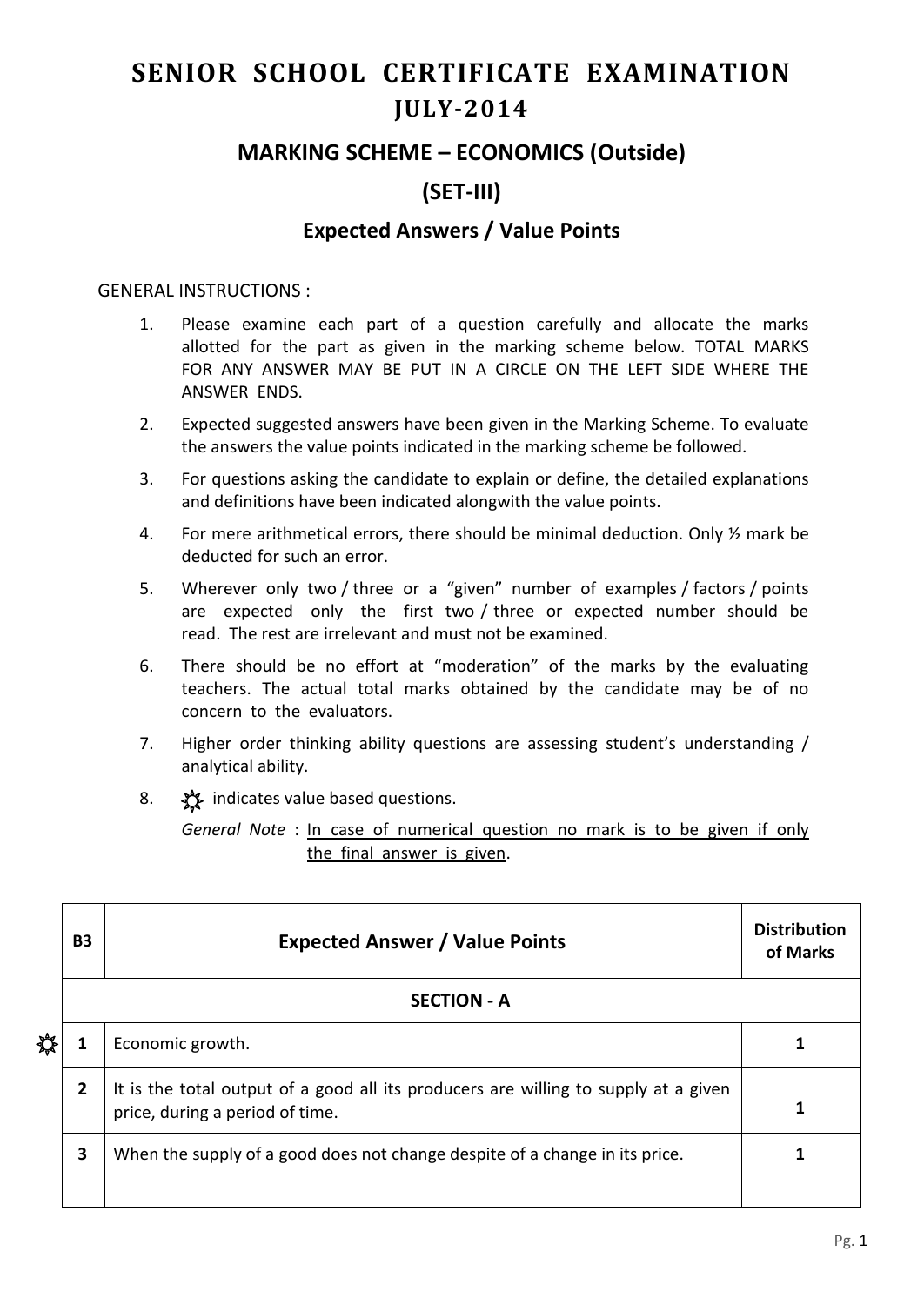| 4              | Rent of factory building, salary of permanent workers etc.<br>(any two relevant examples)                                                                                                                          |                                                                                       |                |                                                   |                                                                                      | $\frac{1}{2}x2$ |  |  |
|----------------|--------------------------------------------------------------------------------------------------------------------------------------------------------------------------------------------------------------------|---------------------------------------------------------------------------------------|----------------|---------------------------------------------------|--------------------------------------------------------------------------------------|-----------------|--|--|
| 5              | It is the quantity of a good that a consumer is willing to purchase at a given price,<br>during a given period of time.                                                                                            | $\mathbf{1}$                                                                          |                |                                                   |                                                                                      |                 |  |  |
| 6              | leads to 'decrease' in supply.                                                                                                                                                                                     | (i) Imposition of unit tax raises cost. Price remaining unchanged, profits fall. This | $1\frac{1}{2}$ |                                                   |                                                                                      |                 |  |  |
|                |                                                                                                                                                                                                                    | This leads to 'decrease' in supply.                                                   |                |                                                   | (ii) Rise in prices of inputs raises cost. Price remaining unchanged, profits fall.  | $1\frac{1}{2}$  |  |  |
|                |                                                                                                                                                                                                                    |                                                                                       |                |                                                   | (Any other relevant cause)                                                           |                 |  |  |
|                | <b>OR</b>                                                                                                                                                                                                          |                                                                                       |                |                                                   |                                                                                      |                 |  |  |
|                | (i) Use of improved technology reduces cost. Price remaining unchanged, Profits<br>rise. This leads to shift of supply curve to the right.                                                                         |                                                                                       |                |                                                   |                                                                                      |                 |  |  |
|                |                                                                                                                                                                                                                    |                                                                                       |                |                                                   | (ii) Fall in prices of inputs reduces cost. Price remaining unchanged, profits rise. | $1\frac{1}{2}$  |  |  |
|                |                                                                                                                                                                                                                    |                                                                                       |                | This leads to shift of supply curve to the right. | (Any other relevant cause)                                                           |                 |  |  |
| $\overline{7}$ | It arises due to availability of alternative techniques of production. Broadly, the<br>choice is between capital-intensive techniques and labour-intensive techniques.<br>The problem is that which one to employ. | 3                                                                                     |                |                                                   |                                                                                      |                 |  |  |
| 8              | Output                                                                                                                                                                                                             | <b>MC</b>                                                                             | <b>TVC</b>     | <b>AVC</b>                                        |                                                                                      |                 |  |  |
|                | $\mathbf{1}$                                                                                                                                                                                                       | 24                                                                                    | 24             | 24                                                |                                                                                      |                 |  |  |
|                | 2                                                                                                                                                                                                                  | 20                                                                                    | 44             | 22                                                |                                                                                      |                 |  |  |
|                | 3                                                                                                                                                                                                                  | 16                                                                                    | 60             | 20                                                |                                                                                      |                 |  |  |
|                | 4                                                                                                                                                                                                                  | 12                                                                                    | 72             | 18                                                |                                                                                      | $\frac{1}{2}x6$ |  |  |
|                | 5                                                                                                                                                                                                                  | 18                                                                                    | 90             | 18                                                |                                                                                      |                 |  |  |
|                | 6                                                                                                                                                                                                                  | 30                                                                                    | 120            | 20                                                |                                                                                      |                 |  |  |
|                |                                                                                                                                                                                                                    |                                                                                       |                |                                                   | (No marks if only the final answer is given)                                         |                 |  |  |
| 9              | <u>TR</u><br><b>Price</b>                                                                                                                                                                                          | <b>Supply</b>                                                                         |                |                                                   |                                                                                      |                 |  |  |
|                | 10                                                                                                                                                                                                                 | 2000<br>200                                                                           |                |                                                   |                                                                                      |                 |  |  |
|                | 12                                                                                                                                                                                                                 | 2400<br>200                                                                           |                |                                                   |                                                                                      | 1               |  |  |
|                | Es = $\frac{P}{Q} \times \frac{\Delta Q}{\Delta P}$                                                                                                                                                                |                                                                                       |                |                                                   |                                                                                      | 1               |  |  |
|                |                                                                                                                                                                                                                    |                                                                                       |                |                                                   |                                                                                      | $\frac{1}{2}$   |  |  |
|                | $=\frac{10}{200}\times\frac{0}{2}$                                                                                                                                                                                 |                                                                                       |                |                                                   |                                                                                      |                 |  |  |
|                | $= 0$                                                                                                                                                                                                              |                                                                                       |                |                                                   |                                                                                      | $\frac{1}{2}$   |  |  |
|                |                                                                                                                                                                                                                    |                                                                                       |                |                                                   | (No marks if only the final answer is given)                                         |                 |  |  |
| 10             | When price of A rises (falls) its demand will fall (rise) and the demand of<br>complementary good B will also fall (rise) because both the goods must be used<br>together                                          |                                                                                       |                |                                                   |                                                                                      |                 |  |  |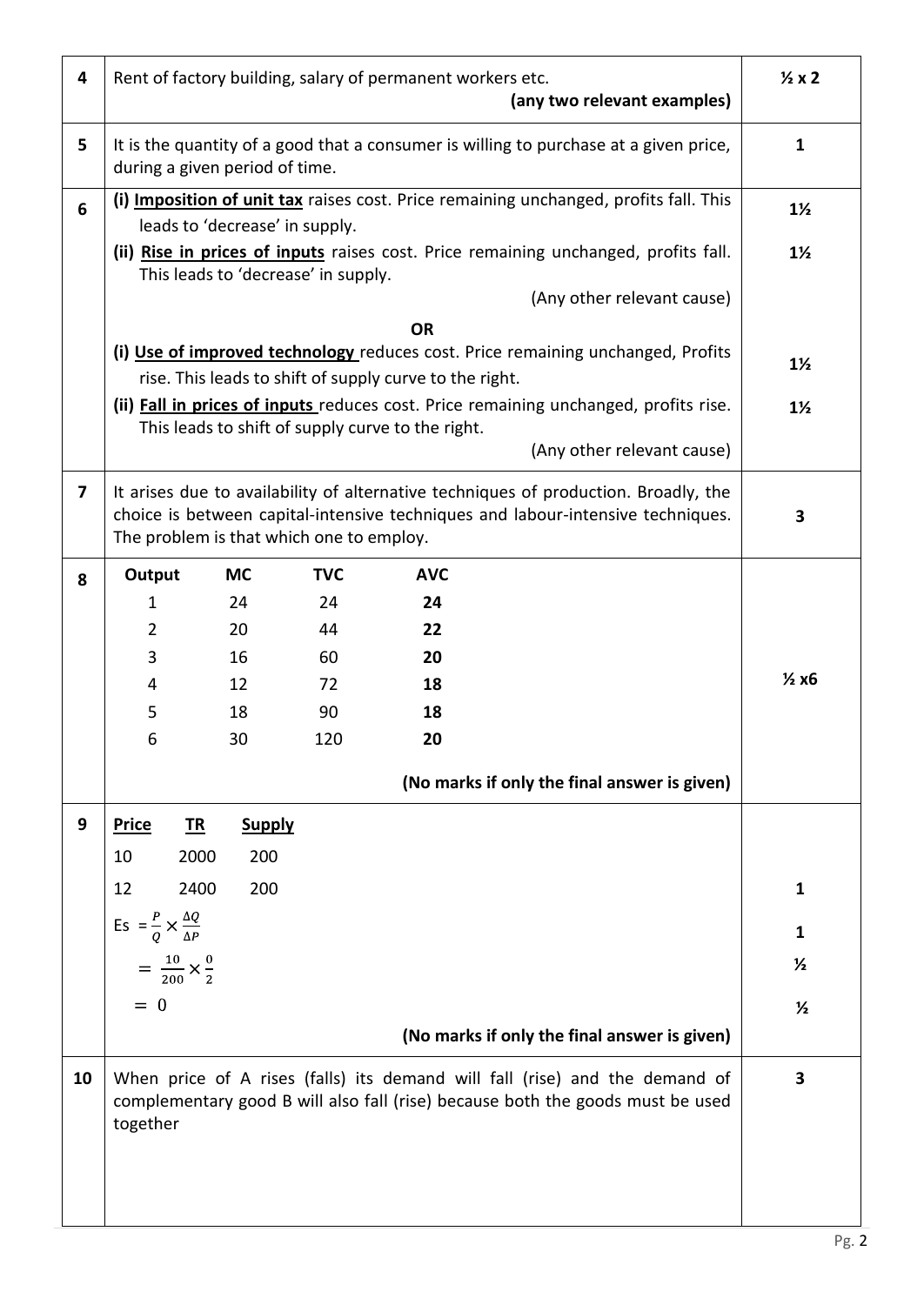| 11 | Let the two goods consumed by the consumer be X and Y. Let m be income                                              |           |                            |                                                        |                                                                                                                                                             |                                                                                |                |  |
|----|---------------------------------------------------------------------------------------------------------------------|-----------|----------------------------|--------------------------------------------------------|-------------------------------------------------------------------------------------------------------------------------------------------------------------|--------------------------------------------------------------------------------|----------------|--|
|    | The equation of budget line is:                                                                                     |           |                            |                                                        |                                                                                                                                                             |                                                                                |                |  |
|    | $Px.X + Py.Y = m$                                                                                                   |           |                            |                                                        |                                                                                                                                                             |                                                                                | $\mathbf{1}$   |  |
|    |                                                                                                                     |           |                            |                                                        |                                                                                                                                                             | Which shows that the whole collection of the combinations of the two goods on  |                |  |
|    |                                                                                                                     |           |                            | the budget line costs the consumer exactly his income. |                                                                                                                                                             |                                                                                | $\mathbf{1}$   |  |
|    | The equation of budget constraint is :                                                                              |           |                            |                                                        |                                                                                                                                                             |                                                                                | 1              |  |
|    | $P_X$ X + $P_V$ Y $\leq$ m                                                                                          |           |                            |                                                        |                                                                                                                                                             |                                                                                |                |  |
|    |                                                                                                                     |           |                            |                                                        |                                                                                                                                                             | which says that the money spent on the two goods must be equal to or less than | 1              |  |
|    | the income.                                                                                                         |           |                            |                                                        |                                                                                                                                                             |                                                                                |                |  |
| 12 | $E_d = \frac{P}{Q} \times \frac{\Delta Q}{\Delta P}$                                                                |           |                            |                                                        |                                                                                                                                                             |                                                                                | $\mathbf{1}$   |  |
|    |                                                                                                                     |           |                            |                                                        |                                                                                                                                                             |                                                                                | $1\frac{1}{2}$ |  |
|    | $-1 = \frac{10}{500} \times \frac{100}{\Delta P}$                                                                   |           |                            |                                                        |                                                                                                                                                             |                                                                                |                |  |
|    | $\Delta P = -2$                                                                                                     |           |                            |                                                        |                                                                                                                                                             |                                                                                | $\frac{1}{2}$  |  |
|    | New Price = $\Delta P + P = -2 + 10 = Rs$ 8                                                                         |           |                            |                                                        |                                                                                                                                                             |                                                                                | 1              |  |
|    |                                                                                                                     |           |                            |                                                        |                                                                                                                                                             | (No marks if only the final answer is given)                                   |                |  |
| 13 |                                                                                                                     |           |                            |                                                        |                                                                                                                                                             |                                                                                | $\mathbf{1}$   |  |
|    | Market for a good in which there is only one producer.<br>Features:<br>(1) Single seller / Producer of the product. |           |                            |                                                        |                                                                                                                                                             |                                                                                |                |  |
|    |                                                                                                                     |           |                            | (2) No close substitutes of the product.               |                                                                                                                                                             |                                                                                |                |  |
|    |                                                                                                                     |           |                            | (3) Restrictions on entry of new firms.                |                                                                                                                                                             |                                                                                | 3              |  |
| 14 | Output                                                                                                              | <b>TR</b> | <b>TC</b>                  | <b>MR</b>                                              | <b>MC</b>                                                                                                                                                   |                                                                                |                |  |
|    | 1                                                                                                                   | 12        | 14                         | 12                                                     | 14                                                                                                                                                          |                                                                                |                |  |
|    | $\overline{2}$                                                                                                      | 24        | 26                         | 12                                                     | 12                                                                                                                                                          |                                                                                |                |  |
|    | 3                                                                                                                   | 36        | 36                         | 12                                                     | 10                                                                                                                                                          |                                                                                |                |  |
|    | 4<br>5                                                                                                              | 48<br>60  | 48<br>62                   | 12<br>12                                               | 12<br>14                                                                                                                                                    |                                                                                |                |  |
|    |                                                                                                                     |           |                            |                                                        |                                                                                                                                                             |                                                                                | $\overline{2}$ |  |
|    | The equilibrium is at 4 units of output.                                                                            |           |                            |                                                        |                                                                                                                                                             |                                                                                | $\overline{2}$ |  |
|    | <b>Reasons:</b>                                                                                                     |           | (1) At this output MC= MR. |                                                        |                                                                                                                                                             |                                                                                | 1              |  |
|    |                                                                                                                     |           |                            | (2) MC > MR after equilibrium output.                  |                                                                                                                                                             |                                                                                | 1              |  |
| 15 | (1) It is downward sloping :                                                                                        |           |                            |                                                        |                                                                                                                                                             |                                                                                |                |  |
|    |                                                                                                                     |           |                            |                                                        |                                                                                                                                                             |                                                                                | $\mathbf{1}$   |  |
|    |                                                                                                                     |           |                            |                                                        |                                                                                                                                                             |                                                                                | 1              |  |
|    |                                                                                                                     |           |                            |                                                        | <b>Because</b> if the consumer gets more of one good, the consumer must give up<br>some quantity of the other good, to remain on the same level of utility. |                                                                                |                |  |
|    | (2) It is convex towards the origin :                                                                               |           |                            |                                                        |                                                                                                                                                             |                                                                                | 1              |  |
|    |                                                                                                                     |           |                            |                                                        |                                                                                                                                                             | Because MRS falls as consumer moves along the curve downwards. It is because   | 1              |  |
|    | of the law of diminishing marginal utility.                                                                         |           |                            |                                                        |                                                                                                                                                             |                                                                                |                |  |
|    | (3) IC to the right denotes higher utility:                                                                         |           |                            |                                                        |                                                                                                                                                             |                                                                                | 1              |  |
|    | more goods means more utility.                                                                                      |           |                            |                                                        | Because IC to the right has higher quantity of the two goods. By assumption                                                                                 |                                                                                | 1              |  |
|    |                                                                                                                     |           |                            |                                                        |                                                                                                                                                             |                                                                                |                |  |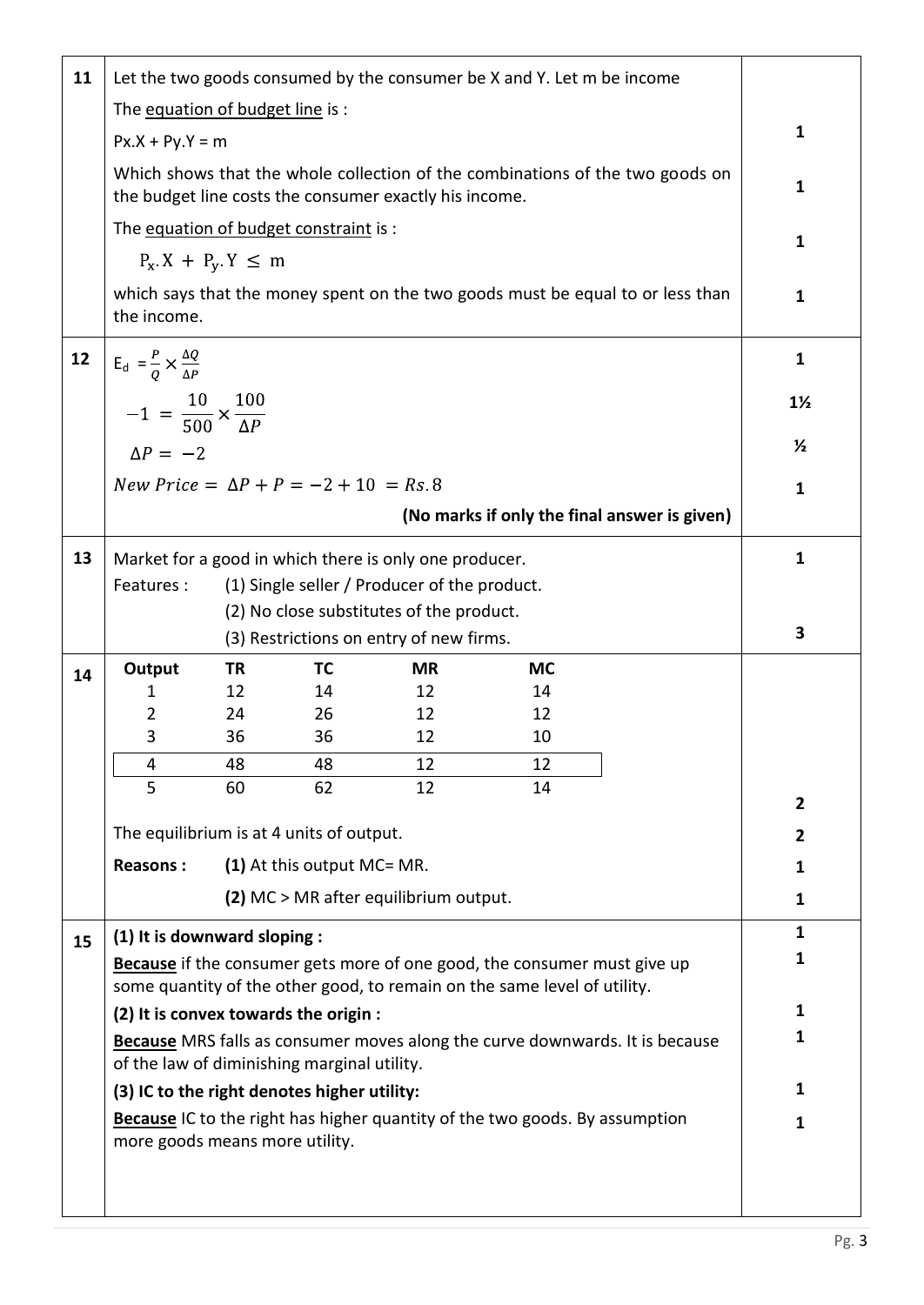|    | <b>OR</b>                                                                                                                                                                                                                                                                                                                                                                                                                                                             |                |  |  |  |  |  |
|----|-----------------------------------------------------------------------------------------------------------------------------------------------------------------------------------------------------------------------------------------------------------------------------------------------------------------------------------------------------------------------------------------------------------------------------------------------------------------------|----------------|--|--|--|--|--|
|    | Conditions: (Assuming that the consumer consume only two goods X and Y)<br>(1) Ratio of marginal utility to price in case of each good must be the same.<br>OR $\frac{MUx}{Px} = \frac{MUy}{Py}$                                                                                                                                                                                                                                                                      | 1              |  |  |  |  |  |
|    | <b>Because</b> . Suppose $\frac{M U x}{P x} > \frac{M U y}{P y}$ the consumer will buy more of X by diverting<br>expenditure from Y. As a result, $MUx$ will fall and $MUy$ will rise till $\frac{MUx}{Px} = \frac{MUy}{Py}$                                                                                                                                                                                                                                          | 3              |  |  |  |  |  |
|    | (2) Marginal utility falls as more of a good is consumed<br><b>because</b> unless it happens the consumer will not reach equilibrium.                                                                                                                                                                                                                                                                                                                                 | 1<br>1         |  |  |  |  |  |
| 16 | Price p<br>P<br>Q<br>Quantity<br>O                                                                                                                                                                                                                                                                                                                                                                                                                                    | $\overline{2}$ |  |  |  |  |  |
|    | Excess supply (AB) occurs when the market price $OP_1$ ) is greater than the<br>equilibrium price(OP). This leads to competition among sellers as a result of<br>which.<br>1. Price starts falling.<br>2. Demand starts rising along the demand curve<br>Supply starts falling along the supply curve.<br>3.<br>Till the equilibrium price (OP) is reached.<br>4.<br><b>For the blind Candidates</b><br>Meaning of excess supply<br>Effects with the help of schedule | 4<br>2<br>4    |  |  |  |  |  |
|    | <b>SECTION - B</b>                                                                                                                                                                                                                                                                                                                                                                                                                                                    |                |  |  |  |  |  |
| 17 | Salaries of Government employees, Interest payment etc.                                                                                                                                                                                                                                                                                                                                                                                                               |                |  |  |  |  |  |
| 18 | Fall in the value of a capital good due to normal wear and tear and foreseen<br>obsolescence, during its use in production.                                                                                                                                                                                                                                                                                                                                           |                |  |  |  |  |  |
| 19 | Statutory Liquidity Ratio is the fraction of total deposits of a commercial bank<br>which it has to keep with itself in the form of specified liquid assets.                                                                                                                                                                                                                                                                                                          |                |  |  |  |  |  |
| 20 | Government Budget is statement of expected receipts and expected expenditure<br>of government during a financial year.                                                                                                                                                                                                                                                                                                                                                |                |  |  |  |  |  |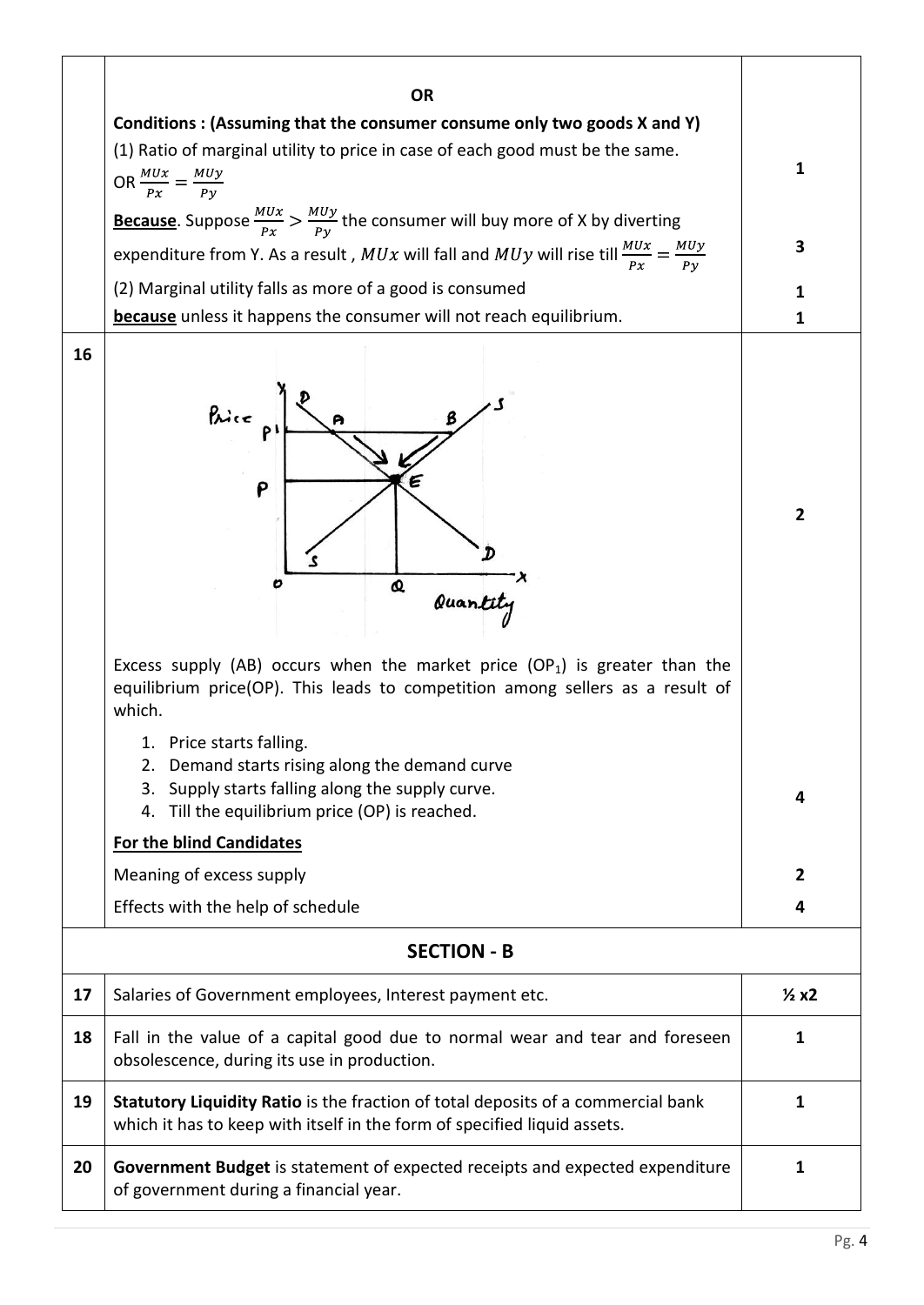| 21 | Value of final goods and services produced within the domestic (economic)<br>territory of a country.                                                                                                                                                                                             | 1              |  |  |  |  |
|----|--------------------------------------------------------------------------------------------------------------------------------------------------------------------------------------------------------------------------------------------------------------------------------------------------|----------------|--|--|--|--|
| 22 | When planned spending > planned output there will depletion of stocks with the<br>producers below the desired level. To bring it back to the desired level, the<br>producers will produce more till it becomes equal to planned spending.                                                        |                |  |  |  |  |
| 23 | Difference between the value of exports of goods and imports of goods is<br><b>balance of trade.</b> Whereas the difference between receipts and payments on<br>account of exports of goods and imports of goods, services and net transfer<br>receipts, give us the balance on current account. |                |  |  |  |  |
| 24 | Money as a unit of account means a standard unit for quoting prices or<br>borrowing and lending activities etc. This function makes possible keeping of<br>business accounts thus facilitating trade. It has also led to the emergence of the<br>banking system.                                 | 3              |  |  |  |  |
|    | <b>OR</b>                                                                                                                                                                                                                                                                                        |                |  |  |  |  |
|    | Commercial banks are required to keep a certain minimum percentage of<br>deposits as cash reserve with the central bank. Central bank uses these reserves<br>to meet emergency requirements of the commercial banks. It is called <b>bankers'</b><br>bank function of the central bank.          | 3              |  |  |  |  |
| 25 | Stocks are variables measured at a point of time whereas flows are variables<br>measured over a period of time.                                                                                                                                                                                  | $\mathbf{2}$   |  |  |  |  |
|    | Example :-<br>Capital etc is a stock. (any one)                                                                                                                                                                                                                                                  | $\frac{1}{2}$  |  |  |  |  |
|    | Income  etc is a flow. (any one)                                                                                                                                                                                                                                                                 | $\frac{1}{2}$  |  |  |  |  |
| 26 | APC is the ratio of consumption expenditure to income.                                                                                                                                                                                                                                           | $1\frac{1}{2}$ |  |  |  |  |
|    | Sum of APS and APC is 1.                                                                                                                                                                                                                                                                         | $1\frac{1}{2}$ |  |  |  |  |
| 27 | $NVA_{FC} = (i) + (ii) - (iii) - (iv) - (vi)$                                                                                                                                                                                                                                                    | $\mathbf{2}$   |  |  |  |  |
|    | $= 400 + (-20) - 200 - 40 - 30$                                                                                                                                                                                                                                                                  | $1\frac{1}{2}$ |  |  |  |  |
|    | $= Rs 110$ lakh                                                                                                                                                                                                                                                                                  | $\frac{1}{2}$  |  |  |  |  |
|    | (No marks if only the final answer is given)                                                                                                                                                                                                                                                     |                |  |  |  |  |
|    | <b>OR</b>                                                                                                                                                                                                                                                                                        |                |  |  |  |  |
|    | GDP is not necessarily the true index of economic welfare of the people. The<br>main reasons are:                                                                                                                                                                                                |                |  |  |  |  |
|    | (1) Many non-monetary exchanges left out of GDP do contribute to welfare like<br>mother cooking food, etc but are not included.<br>(2) GDP does not take into account changes in inequalities in the distribution of                                                                             |                |  |  |  |  |
|    | income.                                                                                                                                                                                                                                                                                          | 2x2            |  |  |  |  |
|    | (3) GDP does not take into account externalities, positive or negative.                                                                                                                                                                                                                          |                |  |  |  |  |
|    | (4) Any other<br>(Any Two)                                                                                                                                                                                                                                                                       |                |  |  |  |  |